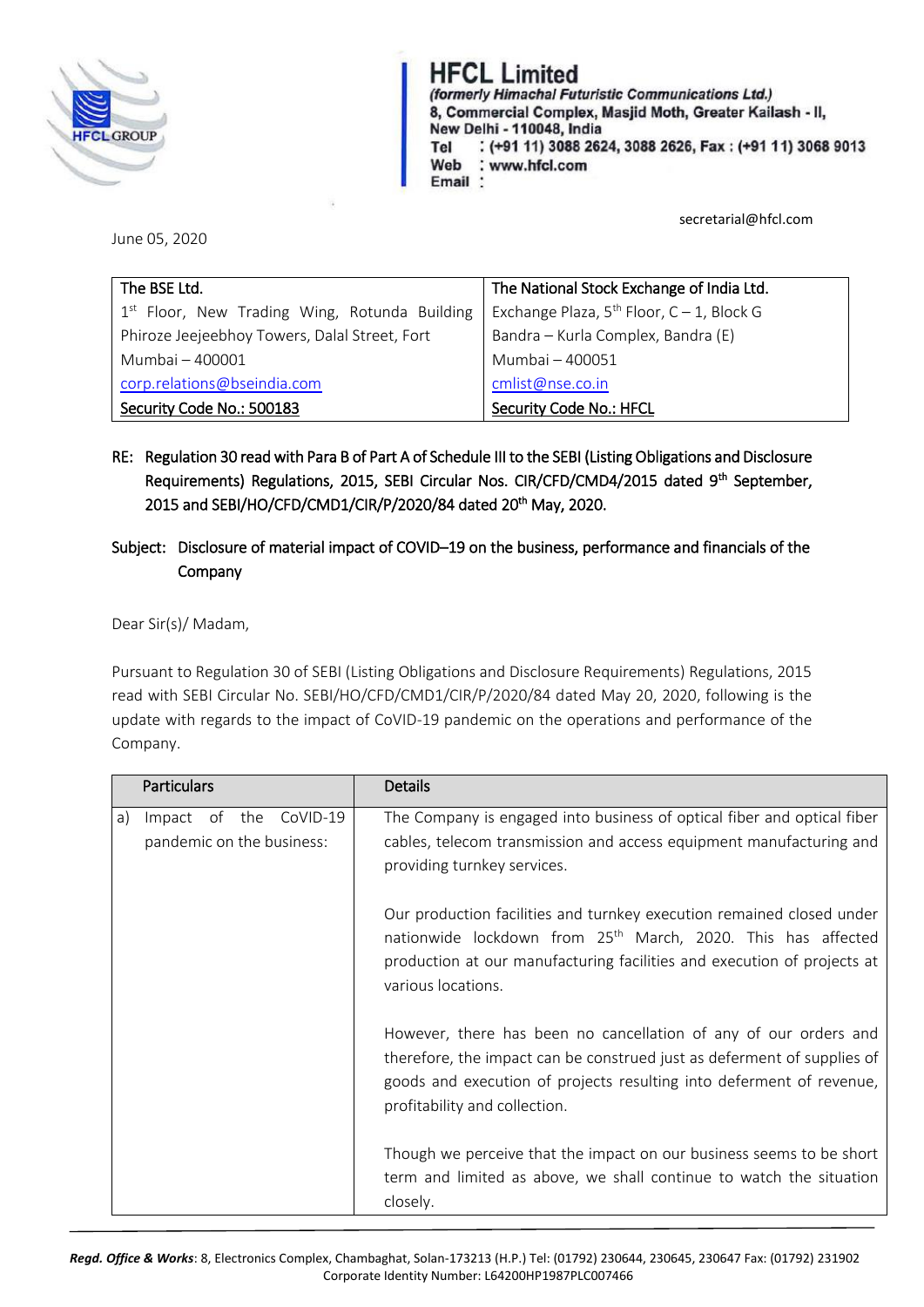

HFCL Limited<br>(formerly Himachal Futuristic Communications Ltd.) 8, Commercial Complex, Masjid Moth, Greater Kailash - II, New Delhi - 110048, India : (+91 11) 3088 2624, 3088 2626, Fax: (+91 11) 3068 9013 Tel Web : www.hfcl.com<br>Email :

| b)<br>Ability to maintain operations<br>including the factories/ units/<br>office spaces functioning and<br>closed down: | In compliance of the Government's nationwide lockdown directions to<br>prevent and contain the spread of Novel Corona Virus (COVID-19) and to<br>ensure the health and safety of employees, associates and other<br>stakeholders, we continued to "Work from Home" and have been<br>working with reduced capacity of staff at our office spaces in line with<br>such directions.                                                                                                                                                                      |
|--------------------------------------------------------------------------------------------------------------------------|-------------------------------------------------------------------------------------------------------------------------------------------------------------------------------------------------------------------------------------------------------------------------------------------------------------------------------------------------------------------------------------------------------------------------------------------------------------------------------------------------------------------------------------------------------|
|                                                                                                                          | In this lockdown time, we have increased use of digital means in our<br>business operations.                                                                                                                                                                                                                                                                                                                                                                                                                                                          |
|                                                                                                                          | Our plants have progressively resumed operations based on guidelines<br>issued by the Government of India (GoI) & respective State Governments<br>and local administrations. We have also started execution of field<br>projects gradually wherever the permissions have been received. There<br>are still disruptions in supply chain but we are taking all required steps to<br>ensure normal operations at all the locations. We hope to get closer to<br>the normal operations with more relaxations being allowed by the<br>various Governments. |
|                                                                                                                          | In accordance with the directives issued by the Central Government,<br>State Governments and Local Administration, our offices have also<br>resumed functioning gradually taking utmost care with regards to health<br>and safety of the employees. Some of the staff still continues to work<br>from home and we absolutely do not find any obstacles in digital<br>interactions and completion of work. All such staff are well equipped with<br>required technology support to remain efficient.                                                   |
| if<br>Schedule,<br>for<br>c)<br>any,<br>restarting the operations:                                                       | Our plants have progressively resumed operations from 5 <sup>th</sup> April, 2020 at<br>Goa and from 3rd May, 2020 at Hyderabad. Activities at our Solan Plant<br>have also started.                                                                                                                                                                                                                                                                                                                                                                  |
|                                                                                                                          | Operations at our subsidiary's (HTL Limited) plants also resumed from<br>11 <sup>th</sup> April at Chennai and from 23 <sup>rd</sup> April at Hosur. We have also started<br>execution of field projects gradually wherever the permissions have been<br>received and more sites are getting opened up with further relaxations<br>by the governments.                                                                                                                                                                                                |
| Steps<br>taken<br>d)<br>to<br>ensure<br>smooth<br>functioning<br>οf<br>operations:                                       | As mentioned above, before commencement of the operations, the<br>Company has taken all steps as have been directed by the Central<br>Government, State Governments and Local Administration.                                                                                                                                                                                                                                                                                                                                                         |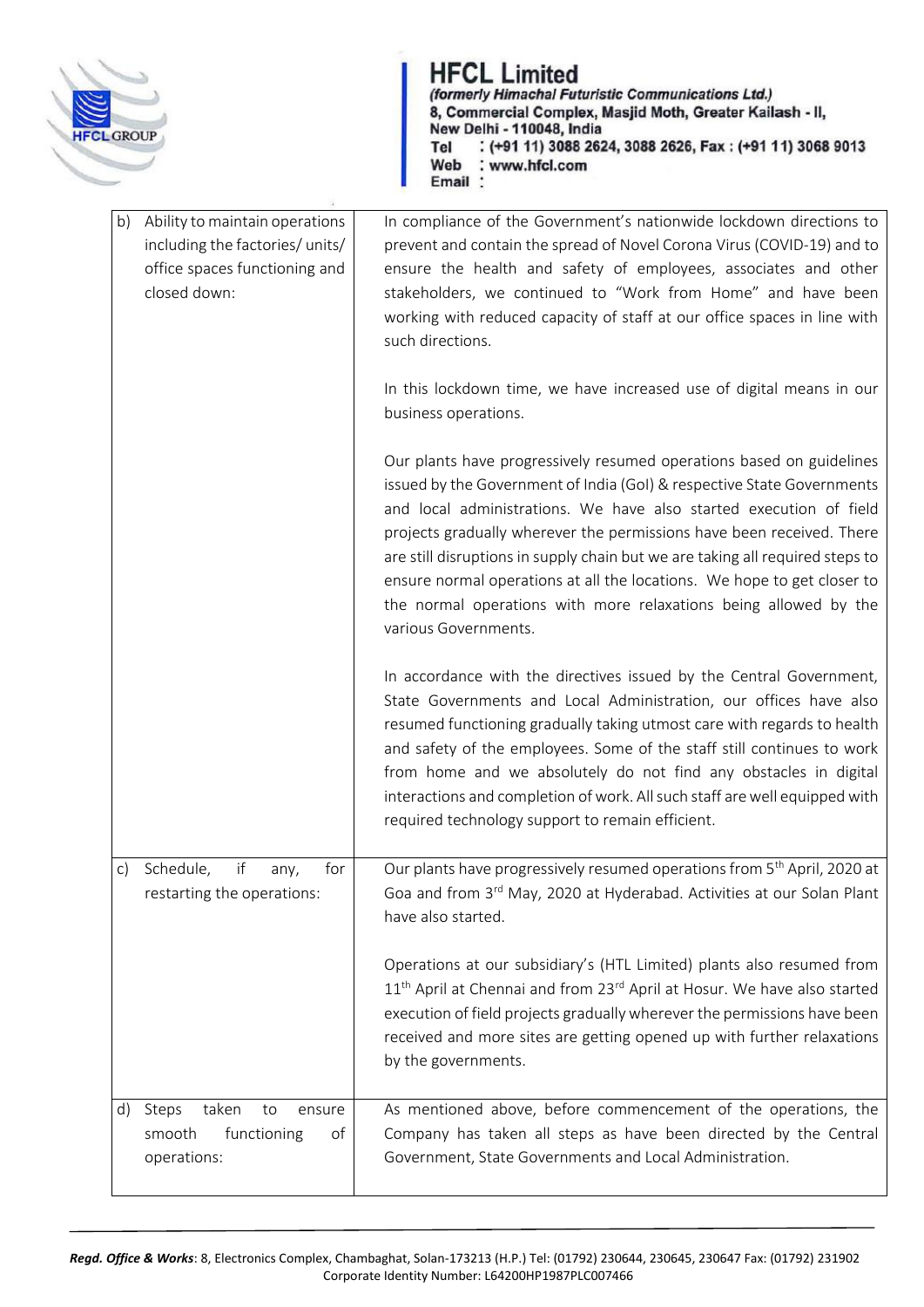

**HFCL Limited**<br>(formerly Himachal Futuristic Communications Ltd.) 8, Commercial Complex, Masjid Moth, Greater Kailash - II, New Delhi - 110048, India : (+91 11) 3088 2624, 3088 2626, Fax: (+91 11) 3068 9013 Tel Web : www.hfcl.com<br>Email :

|                                                                                                  | We have worked out proper resource planning to ensure social<br>distancing norms and have implemented required SOPs as directed by<br>the Government. We have introduced proper systems for screening,<br>sanitisation, wearing of masks, health check-up, social distancing etc.<br>Employees have also been trained to make self-declaration of good<br>health before joining, update their health status daily on Aarogya Setu<br>and / or MyJio App.<br>We review the above guidelines and procedures regularly and take<br>appropriate measures for effective implementation of the directives for<br>ensuring health and safety of our work force. |
|--------------------------------------------------------------------------------------------------|----------------------------------------------------------------------------------------------------------------------------------------------------------------------------------------------------------------------------------------------------------------------------------------------------------------------------------------------------------------------------------------------------------------------------------------------------------------------------------------------------------------------------------------------------------------------------------------------------------------------------------------------------------|
| Estimation of the<br>future<br>e)<br>impact of CoVID-19 on its<br>operations:                    | The impact on the Company seems to be limited and short term and that<br>too resulting into deferment of revenue and realisations. It's difficult to<br>estimate the future impact of COVID-19. We continue to keep a close eye<br>on the situation for ensuring continued corrective action wherever<br>required.                                                                                                                                                                                                                                                                                                                                       |
| f)<br>Details of impact of CoVID-19<br>on the Company's -                                        |                                                                                                                                                                                                                                                                                                                                                                                                                                                                                                                                                                                                                                                          |
| financial<br>o Capital<br>and<br>resources:                                                      | There is no significant impact regarding capital and financial resources.<br>The Company stands adequately funded to aptly support its operating<br>plan.                                                                                                                                                                                                                                                                                                                                                                                                                                                                                                |
| o Profitability                                                                                  | Current profitability has got impacted due to disruptions in production<br>and execution of projects consequent to the nationwide lockdown and<br>disruption in supply chain. In order to mitigate the impact of Covid on<br>profitability, the Company has taken several measures for rationalising<br>the operating cost including salary cut, restructuring of emoluments with<br>increased performance linked component, reduction in administrative<br>costs, resource optimisation etc.                                                                                                                                                            |
| Liquidity position and ability<br>$\circ$<br>to service debt and other<br>financing arrangements | Disruptions in supply chain and deferred / delayed execution of field<br>projects have led to elongated operating cycle and stressed liquidity on<br>short term basis. However, we are making all efforts to maintain<br>sufficient working capital for the business. We have a very comfortable<br>Debt Equity of 0.42 and have no threat in meeting our debt and other<br>financial obligations.                                                                                                                                                                                                                                                       |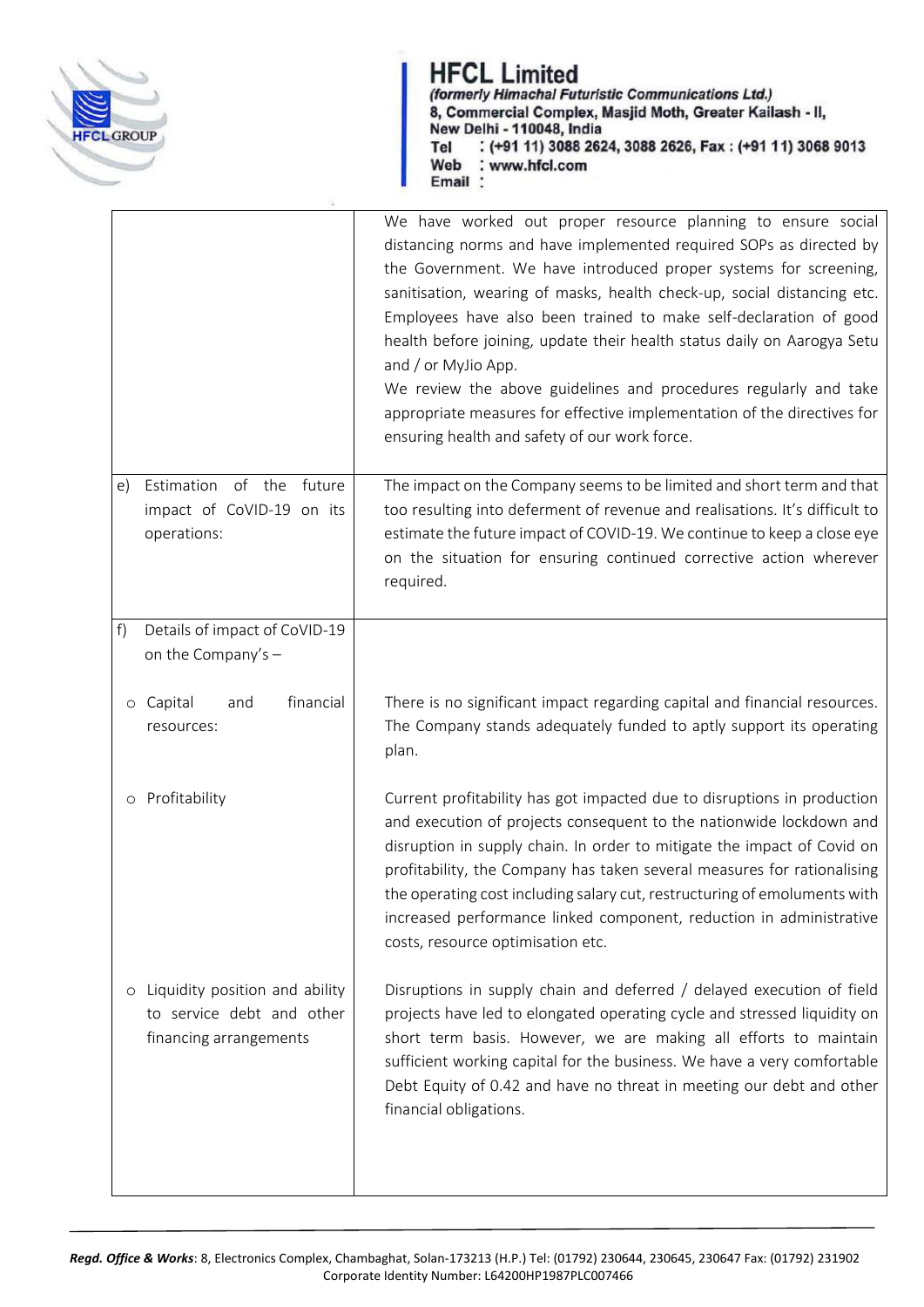

HFCL Limited<br>(formerly Himachal Futuristic Communications Ltd.) 8, Commercial Complex, Masjid Moth, Greater Kailash - II, New Delhi - 110048, India : (+91 11) 3088 2624, 3088 2626, Fax: (+91 11) 3068 9013 Tel Web : www.hfcl.com<br>Email :

| o Assets; |                                                                                                                                                                         | There has been no impact on the assets of the Company. None of the<br>assets are impaired. We have assessed and concluded that there is no<br>indication which require any impairment on account of non-financial<br>(including)<br>Intangible<br>Assets<br>and<br>Goodwill),<br>assets<br>Financial<br>Instruments such as Loans, Trade Receivables, Other Receivables,<br>Investment in Debt instruments, Financial Guarantees, Contract Assets<br>and Lease Receivables.                                                                                                                                                                                                                 |
|-----------|-------------------------------------------------------------------------------------------------------------------------------------------------------------------------|---------------------------------------------------------------------------------------------------------------------------------------------------------------------------------------------------------------------------------------------------------------------------------------------------------------------------------------------------------------------------------------------------------------------------------------------------------------------------------------------------------------------------------------------------------------------------------------------------------------------------------------------------------------------------------------------|
|           | o Internal financial reporting<br>and control                                                                                                                           | The Company's management is constantly ensuring an effective internal<br>financial reporting and control measures. Adequate control procedures<br>and systems are established to ensure accurate reporting, validity of the<br>transactions and safe guarding of the assets. Work from Home provided<br>an opportunity to validate the reporting and controls which can be<br>adhered to even when the staff interacts through digital form. The<br>Company has adapted to the new environment that is evolving in the<br>present scenario and has devised or modified reporting and control<br>procedures in order to be absolute sure of the correct financial reporting<br>and controls. |
|           | Supply chain;                                                                                                                                                           | Supply Chain got disrupted both for sales and purchases during the<br>period of closure. The same is gradually getting back to normalcy with<br>the resumption of our operations. Supply chain is improving as more and<br>more areas are given relaxations by the Government. However, such<br>disruptions to some extent shall remain till the complete opening up of<br>movement across the country. We are in constant touch with all the<br>stake holders to bring the supply chain to normal as soon as possible.                                                                                                                                                                     |
| $\circ$   | for<br>Demand<br>its<br>products/services;                                                                                                                              | We do not find any impact on the demand of our products and services.<br>We already have an order book of INR 8000 crores plus which provides<br>visibility for next two years along with various opportunities that shall<br>come up in near future. Only impact on us has been that our supplies<br>and execution have got deferred resulting into deferment of operational<br>performance. There have been no cancellation of orders.                                                                                                                                                                                                                                                    |
| g)<br>by  | Existing<br>contracts/<br>where<br>agreements<br>non-<br>fulfilment of the obligations<br>party will<br>have<br>any<br>significant impact on the<br>Company's business: | The Company is in good position to honour all its contractual obligations<br>and arrangements and so are the other parties. None of the other parties<br>have informed of their inability to perform the terms of agreed contracts.                                                                                                                                                                                                                                                                                                                                                                                                                                                         |